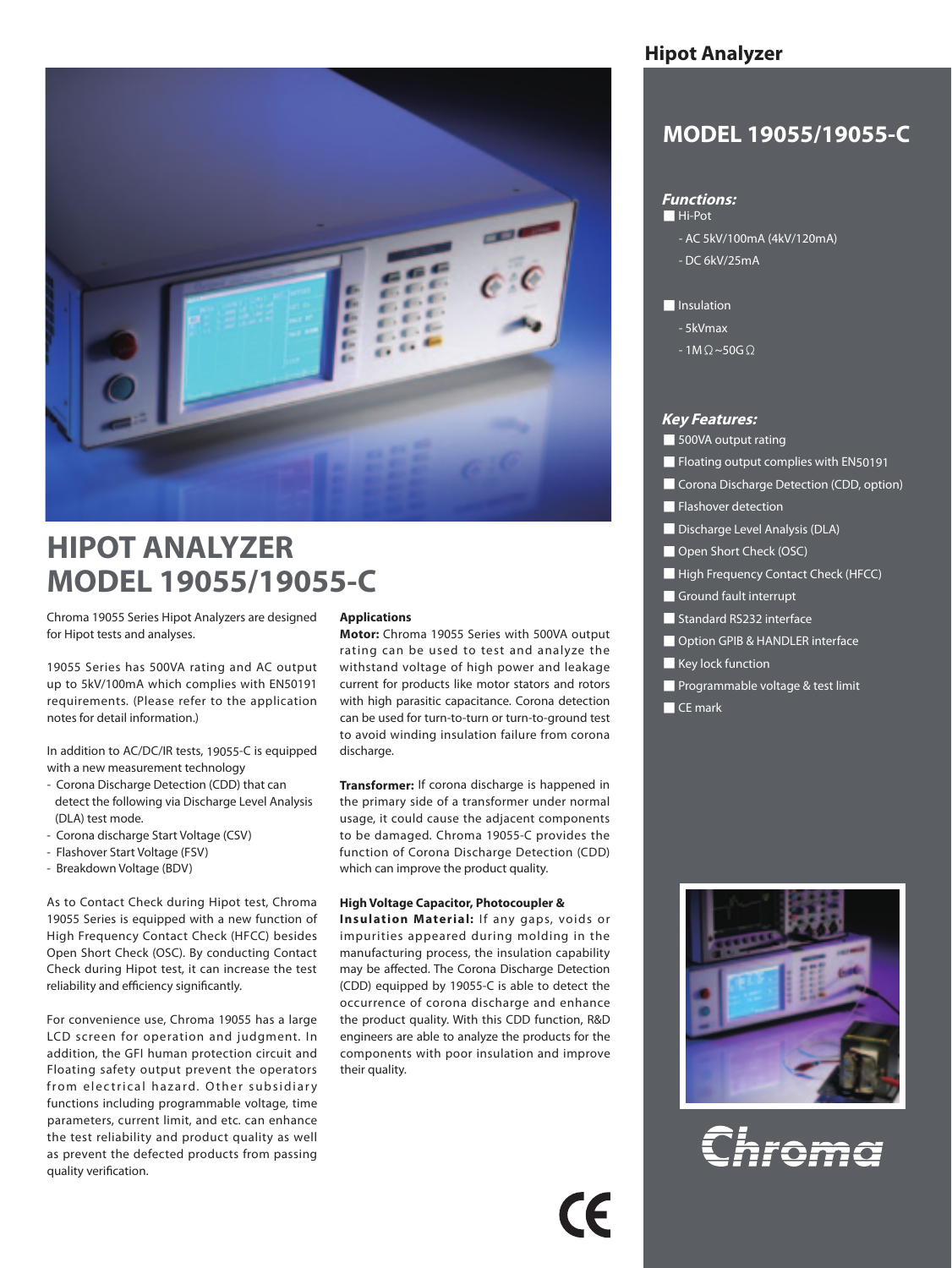#### **DIELECTRIC WITHSTAND TEST – BREAKDOWN / FLASHOVER / CORONA DISCHARGE DETECTION**

What does dielectric withstand fail mean? Most of the regulations state: "During the test, no flashover or breakdown shall occur." Nowadays, the study of insulation failure and electrical discharge has been very important in insulation materials and high voltage components. Because electrical discharge and insulation capability are interrelated, discharge level detection is not only a safety issue but also crucial to product quality. Electrical discharge can be categorized into 3 groups which are Corona discharge, Glow discharge and Arc discharge according to the material discharge characteristic.

Corona Discharge: When two electrodes withstand higher voltage, the electrical field becomes stronger. If the strength of electrical field produced by the current is greater than the ionization potential of air, there will be temporary ionization of air on the surface of insulation material, and visible light and temperature rise around the discharge area. Long term corona discharge and temperature rising may cause Qualitative Change of material, insulation deterioration, and finally insulation failure. Figure 1 shows the discharge of corona. Corona discharge is a high frequency phenomenon which can be detected by high frequency measurement.

Glow Discharge and Arc Discharge: When high voltage applies to an insulation material, its inner and surface part might have electrical discharge. High voltage might make the insulation material lose its insulation capability and cause transient or discontinuous discharge which could form a carbonized conductive path and lead to product damage. Flashover/Arc discharge cannot be detected by monitoring leakage current only. The change rates of test voltage or leakage current are monitored to screen out the defected products. Flashover detection is one of the most indispensable test items for electrical safety test.

For different electrical discharge characteristics, Chroma 19055 Series provides discharge level analysis including Corona discharge detection (19055-C only), ARC/Flashover detection and breakdown detection. These functions are the best tools for research and quality assurance.



Figure 1: Corona Discharge



Figure 2: Flashover Waveform

## **CONTACT CHECK-HIGH FREQUENCY CONTACT CHECK (HFCC, PATENT PENDING) & OPEN SHORT CHECK (OSC, PATENT:254135)**

OSC function can check if there is any Open (bad connection) or Short (DUT short circuited) occurred during test. If a DUT is open circuit during test, the unit might be misjudged as a good one. If a DUT has short circuit, OSC function can filter it out to diminish the damage to fixture and save the test cost.

In general, products under Hi-pot test have capacitance (C<sub>x</sub>). C<sub>x</sub> could be tens of pF to several  $\,\mu$  F in normal condition. When the circuit connection is interrupted, a small capacitance (Cc in Figure 3.2) will be formed on the broken interface that is usually lower than 10pF. It makes the entire capacitance of the product lower than normal value. The capacitance of a product may be higher than normal when the product is short-circuited or near short circuit. Thus the high/low limit of capacitance variation can be used to identify the short circuit problem.

HFCC (High Frequency Contact Check) is a new measurement technology for contact check. HFCC is able to be performed with AC/DC Hipot test simultaneously. Its test frequency is 1MHz which greatly improves the accuracy of contact check and production efficiency.





 $Cm = Cc * Cx / (Cc + Cx) << Cx$ 



Figure 3.1 : Normal Condition Figure 3.2 : If Circuit opened : Figure 3.3 : If circuit shorted : Cm >> Cx

#### **DISCHARGE LEVEL ANALYSIS (DLA)**

Dielectric withstanding voltage of passive component depends on the insulation material and manufacturing processes. To improve insulation ability, discharge level should be defined and analyzed including Corona discharge, Flashover and Breakdown level. Chroma 19055 has added Discharge Level Analysis mode (DLA) which let users to program start voltage, ramp time, steps, limits and so on for analysis.

Discharge Level Analysis (DLA) has three levels of judgment: Corona limit, ARC/Flashover limit and high limit for breakdown. DLA mode will show the withstanding voltage depending on the different level of limit set. The limits are Corona discharge Start Voltage (CSV), Flashover Start Voltage (FSV), and Breakdown Voltage (BDV). R&D and QC personnel are able to improve the insulation by data collection and analysis of discharge voltage.



Figure 4: Discharge Level Analysis (DLA)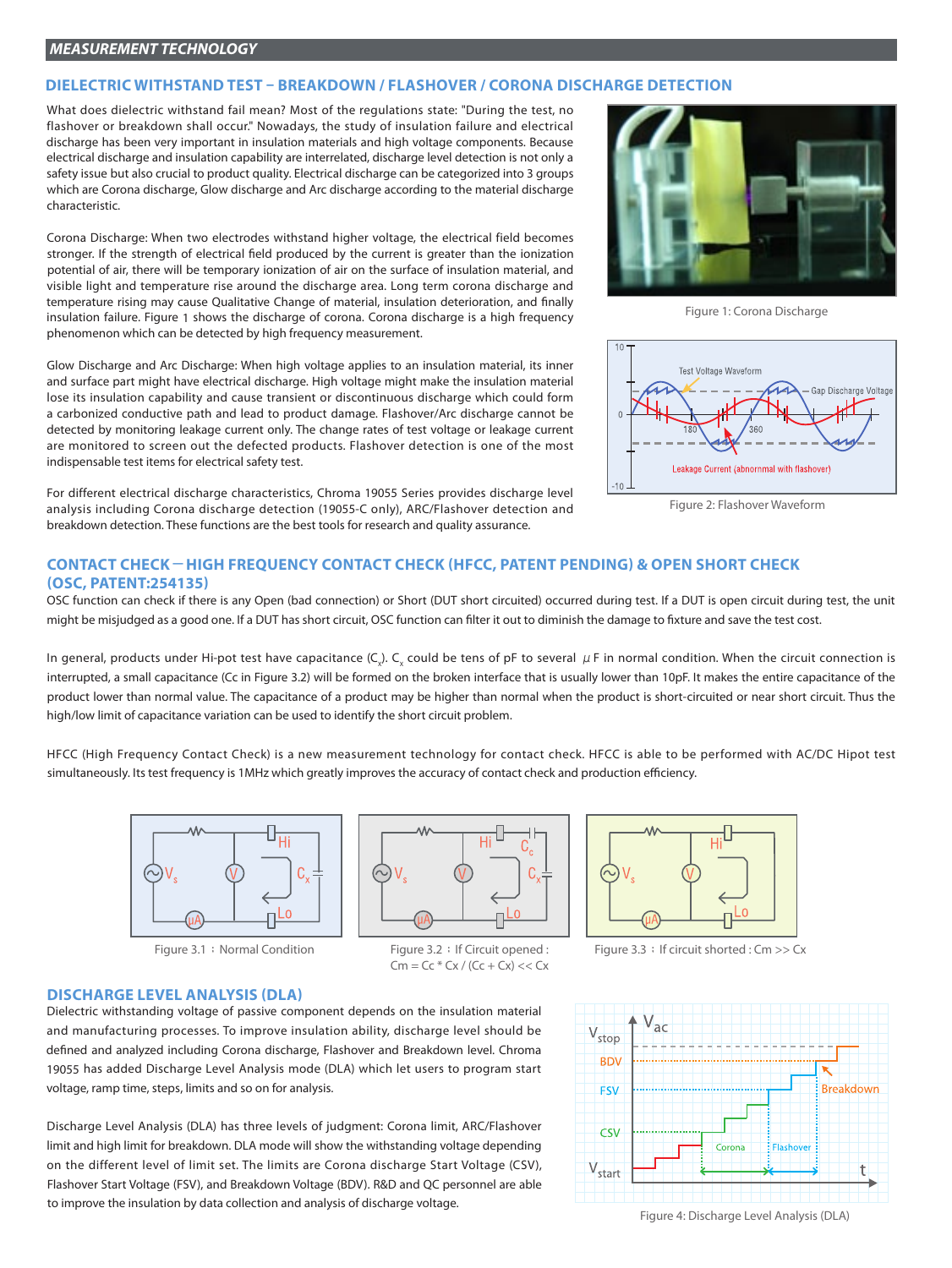## **OPERATOR PROTECTION – FLOATING OUTPUT /GROUND FAULT INTERRUPT (GFI)**

The purpose of electrical safety test is to protect the product users. Also the operators need to be protected by the test equipments during operation. Chroma 19055 has two mechanisms to protect the operators: Floating output and GFI (Ground Fault Interrupt.)

For operator's safety when manipulating the tester, Chroma has developed a brand new technology - Floating output circuit that complies with EN50191 Equipment Safety Standard. When in Floating output state, no matter which Hipot test terminal the operator touches, the earth leakage current is lower than 3.5mA and the operator won't be injured by the

GFI (Ground Fault Interrupt) is another human protection circuit developed by Chroma. When the current difference iH (i1-i2) between i<sub>,</sub> and i<sub>2</sub> detected by current meters A<sub>1</sub> and A<sub>2</sub> is too high, the GFI device will cut off the power immediately to protect the human body from electrical shock. It is not only compliant to the safety standards but also a safeguard for test personnel.





## *APPLICATIONS*

electricity.

## **CORONA DISCHARGE DETECTION (CDD)**

**Transformer:** If the primary side of a transformer has improper insulation, such as in Figure 7.1, the primary winding may suffer from corona discharge. The insulation capability would be decreased if the primary side components are in corona discharge state for a long term use. For

instance, most of the power transformers reserve an auxiliary coil for other circuits to use in the primary side as shown in Figure7.2. When it is used under Vp=750V for a long time and if the manufacturing process was bad such as bad insulating tape or bad tubing, it would cause corona discharge to occur continuously. The insulation capability of primary winding would be affected and burned out at last due to the enameled carbonization.

**Motor:** Rotating machinery such as industrial motor or electric vehicle motors are often used for long hours and under the environment with large variation

in temperature and humidity, high durability and reliability are most required. Temperature and humidity are also the key factors to influence the insulation capability. If corona discharge occurs in turn-to-turn or turn-toground, it would cause the temperature to rise for a long time and material qualitative change, and lead to insulation deterioration. Adding corona discharge detection to Hipot test will improve the quality requirement on insulation, and it also helps to find out the product with poor insulation earlier to reduce defect rate due to long-term use.

## **DISCHARGE LEVEL ANALYSIS FOR CAPACITOR/PHOTOCOUPLER /INSULATION MATERIAL**

Discharge level analysis is often used to verify the high voltage capacitors, safety capacitors, photocouplers and insulation materials. When there are gaps or voids caused by the manufacturing process in the insulation medium, different electric fields will be formed and corona will be created once the Hipot test is conducted. The medium would change when such situation continues for a long time and quality issue would appear due to bad insulation.

Chroma 19055 Series Hipot Analyzers have the functions of Corona Discharge Detection (CDD) to detect the corona discharge and Discharge Level Analysis to find the CSV, FSV and BDV. They are capable of providing useful data to verify the product insulation capability and increasing the reliability of manufacturing.





Figure 7.2: Primary winding fail cause insulation failure



Figure 8: Corona discharge in motor



Figure 9: Void discharge

## *PANEL DESCRIPTION*



**11. RTN/LOW**



**12. HV1 / HV2 (rear) 13. RTN/LOW (rear) 14. RS232 Interface 15. ARC signal monitor 16. Corona signal monitor**

**17. USB interface 18. GPIB interface (option) 19. Power inlet 20. Handler interface 21. Interlock**

**6. Main index key**

**5. Menu key**